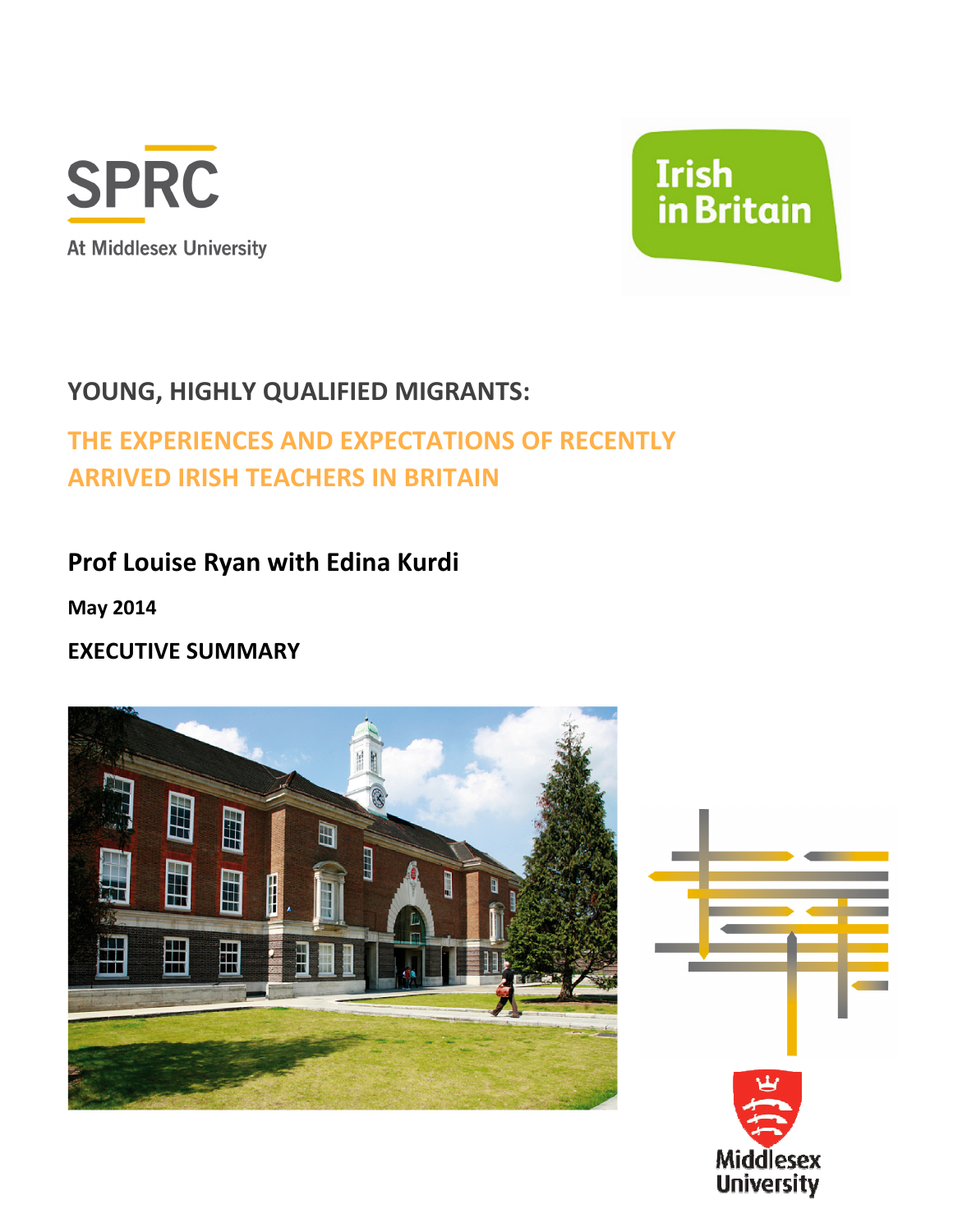#### **ACKNOWLEDGEMENTS**

This work has been funded through the Third Sector Research Centre. The research was carried out by the Social Policy Research Centre, at Middlesex University, in partnership with the Irish in Britain. We would like to thank all the teachers who gave so generously of their time to support this study. We are especially grateful to those who put us in touch with their colleagues and friends thus enabling us to reach a greater number of participants. We are very thankful to Ciara Kenny and her colleagues at Generation Emigration, as well as the émigré website at University College Cork, for publicising the study and providing a link to the on-line questionnaire. We wish to express our gratitude to colleagues at St Mary's University College, Strawberry Hill, and Middlesex University for promoting the on-line survey among their alumni. There are many others who also helped to promote the on-line survey including; Raymonde Sneddon, John Curran at LeftCentral, Maureen Glackin, Sarah Hood, Irial Glynn, Niamh Reilly, Mary Tilki and Niall O'Sullivan at the Irish Post.

This research would not have been possible without the support and advice of colleagues at the Irish in Britain, in particular Jennie McShannon, Fiona Smith and Anna Franks.

We also wish to acknowledge the input of our colleagues at the Social Policy Research Centre, especially Alessio D'Angelo and Neil Kaye.

#### **The Authors:**

**Professor Louise Ryan** is co-director of the Social Policy Research Centre and Professor of Sociology at Middlesex University. She is an expert on migration and has carried out numerous research studies on Irish migrants to Britain – including on Irish nurses. Her work has been funded by a range of prestigious funders including the Economic and Social Research Council (ESRC). She has published widely in international journals such as Sociology, Sociological Review, Global Networks, International Migration and Journal of Ethnic and Migration Studies. She has also researched Polish and Muslim migrants in Britain and recently completed a study on highly skilled French migrants (with Dr Jon Mulholland) also funded by the ESRC.

**Edina Kurdi** is a research assistant at the Social Policy Research Centre and has recently completed an MSc in research methods at Middlesex University.

The **Social Policy Research Centre** (SPRC) at Middlesex University, set up 1990, is a dynamic research centre with a proven track record of delivering projects on time and on budget. The centre draws together a range of staff with expertise in social policy, migration, health, care, welfare and service provision, education, the needs of families, women, children, religion, culture and identity. To view reports from our recent research projects visit our web page: www.sprc.info

**Irish in Britain** is the lynchpin of the community — making a difference to the lives and experience of Irish people across Britain. We promise to place the needs and aspirations of the Irish community in Britain at the heart of what we do; we will lead, champion and celebrate the different experiences of our vibrant community. www.irishinbritain.org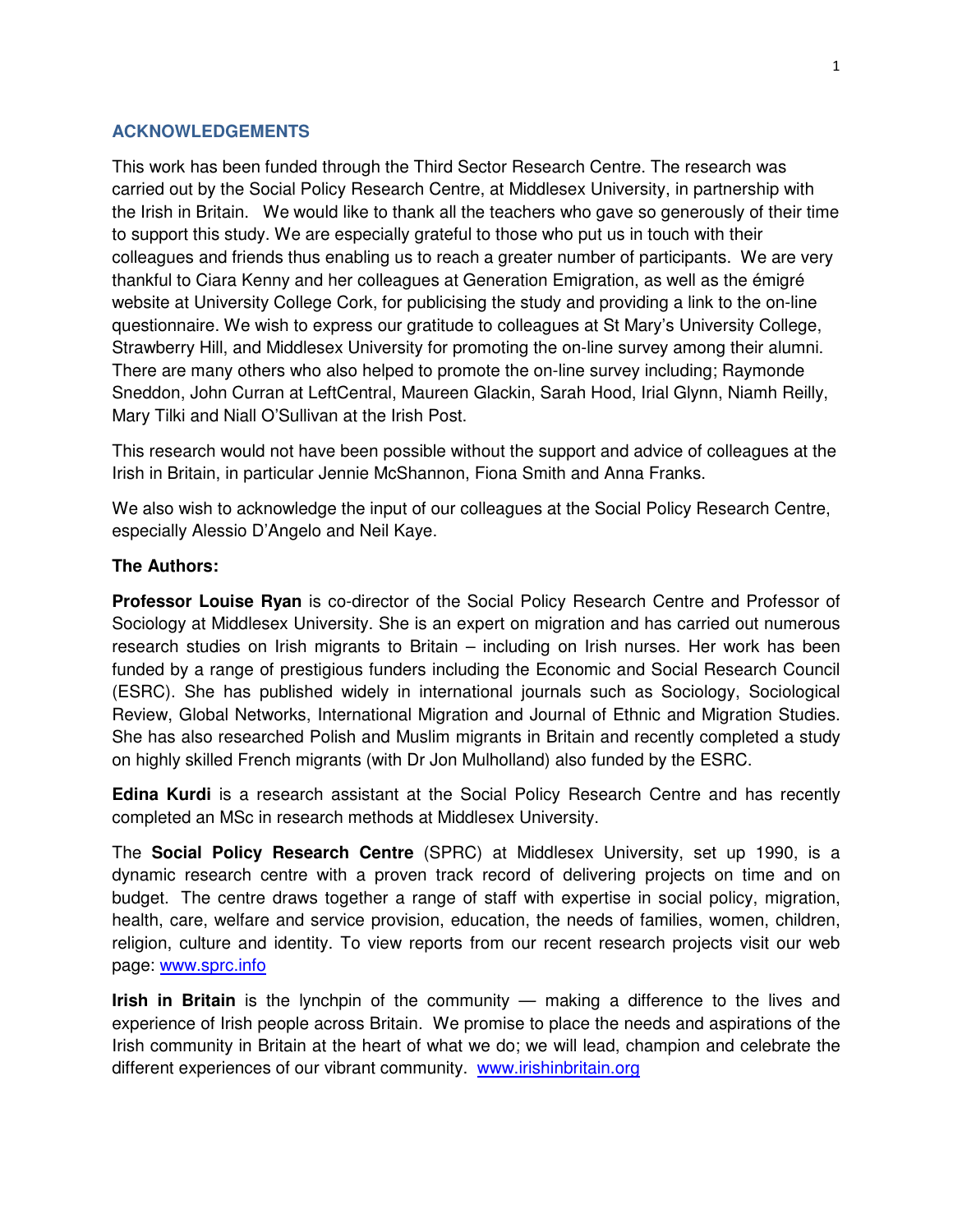#### **INTRODUCTION**

In the years since the collapse of the Celtic Tiger economy there has been a significant increase in Irish migration to Britain. While there is growing interest among academics and the voluntary sector organisations, there is still 'a paucity of research' on this new generation of migrants<sup>1</sup>. In the 'post-Celtic tiger', 'post-Peace Agreement' context, how might their experiences and expectations differ from earlier waves of Irish migrants to Britain? There is some anecdotal evidence that more Irish people are arriving in Britain to take up professional occupations. For example, in February 2013, the Irish Post newspaper reported that hundreds of Irish teachers were 'flocking' to work in Britain (26.02.13). The article cited one recruitment agency which had employed 250 Irish teachers in the current year and was so confident of continued growth in the numbers seeking work in British schools that a recruitment office in Dublin had been opened.

Although it is very difficult to get accurate data on the numbers of Irish-born teachers working in Britain, the impression that numbers are reaching new heights was reinforced later in 2013 when the Kent branch secretary of the National Union of Teachers, John Walder, complained on radio about the number of Irish registered cars in school car parks: 'There are schools which are significantly staffed by people from Ireland' when instead 'we should staff our schools with our own people' (cited in Irish Post,  $24.10.13$ <sup>2</sup>. This raises questions about how Irish teachers are perceived, what attitudes they encounter and how they negotiate their roles as migrants and as highly educated, skilled professionals in British society.

These are questions we sought to answer in this research project, the first of its kind on Irish teachers working in schools throughout Britain. However, this is not just a study about teachers per se, as young, recently arrived and highly qualified migrants; the participants in this research raise wider issues about intra-EU migration since the economic recession<sup>3</sup>. This is the 'Facebook generation'. The study reveals how their notions of global mobility, transience, social networks and attachments to 'home', are shaped by new communication technologies. These young people are arriving in a postpeace agreement Britain, where the Irish are no longer the number one terrorist suspects. Given the changing landscape this research also raises questions about how this new generation of migrants may differ from previous generations of Irish in Britain and how these changing needs may be reflected in types of community formations.

l

 $1$  Glynn, Kelly and MacEinri (2013) Irish Emigration in the Age of Austerity.

 $2$  It has since been brought to our attention that this matter was dealt with by the NUT.

 $3$  See other work by Ryan – for example, on Polish and French intra-EU migrants – www.sprc.info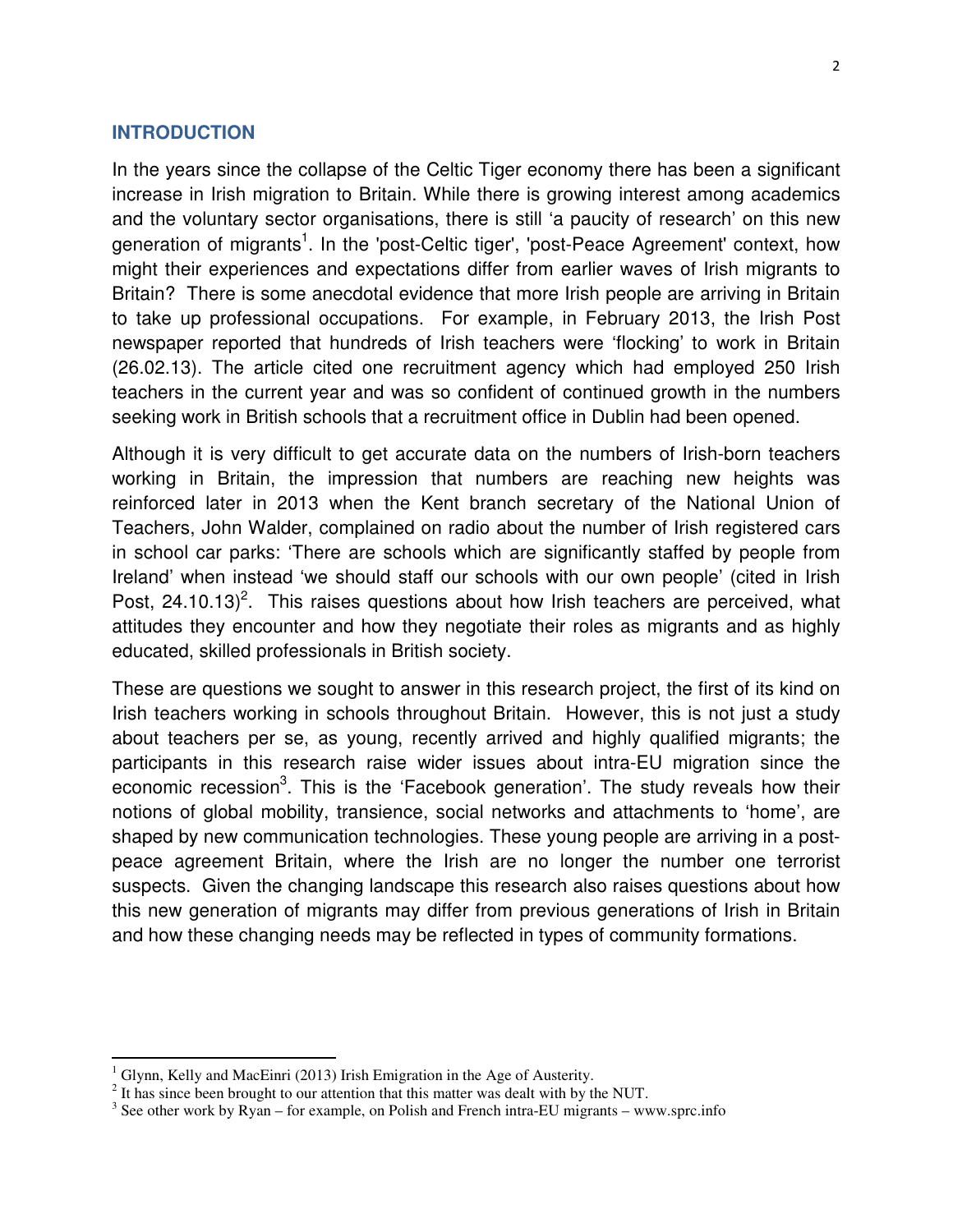### **BACKGROUND**

After a period of unprecedented economic growth in the early 2000s, the banking collapse and economic crisis from 2008 onwards had a dramatic impact on Irish society. Unemployment rates soared from around 5% in the mid-2000s to 15% by 2011, though subsequently fell to 13.6% in 2013 – this may be related, in part, to rising emigration.

One of the most visible indicators of economic recession in Ireland has been the marked increase in the numbers of people leaving the country. According to the Central Statistics Office in Ireland, the net emigration of Irish nationals has continued to increase between 2012 and 2013. The number leaving for the year ending April 2013 was 35,200 $^{4}$ .

The number of British national insurance numbers issued to people born in the Republic of Ireland during 2012-13 was 15,540, far fewer than Poles, Lithuanians, Hungarians, Italians or Portuguese. In fact, Republic of Ireland was ranked 11 in the top 20 countries of new migrants seeking work in Britain during that period<sup>5</sup>. The fact that less than half of those leaving Ireland during 2012-13 are seeking new national insurance numbers in Britain may partly reflect the more global dimensions of recent Irish migration, but also the fact that some Irish people may already have British national insurance numbers from previous periods of work, including student summer jobs, in this country.

Data also suggest that recently arrived Irish migrants are more likely to be concentrated in London and the south-east of England than was the case for previous waves of migrants from Ireland. During the 1960s just under one third of migrants, from the Republic of Ireland, moved to London. By 2010 that proportion had increased to just under half (Census, 2011).

Emigration had been a defining feature of Irish society throughout the nineteenth and much of the twentieth centuries. The Irish have long been an important source of migrant labour and remain one of the largest ethnic minority groups in Britain's workforce<sup>6</sup>. The historical legacy of colonialism resulted not only in a shared language but also an absence of immigration restrictions. Through the long history of British colonialism in Ireland and Irish immigration to Britain, the Irish have been constructed as the 'other' in opposition to the formation of a hegemonic British national identity<sup>7</sup>. Religion also played a key role in this formation as 'anti-Catholicism was deeply

 $\overline{a}$ 

<sup>4</sup> CSO, Dublin, August, 2013

<sup>&</sup>lt;sup>5</sup> Dept for Work and Pensions, Statistics Bulletin, March, 2013, p. 6

<sup>&</sup>lt;sup>6</sup> Hickman (1998), 'Reconstructing deconstructing 'race': British political discourses about the Irish in Britain' *Ethnic and Racial Studies*, vol. 21 no.2 pp. 289-307, p. 288

<sup>7</sup> Hickman 1998, p. 288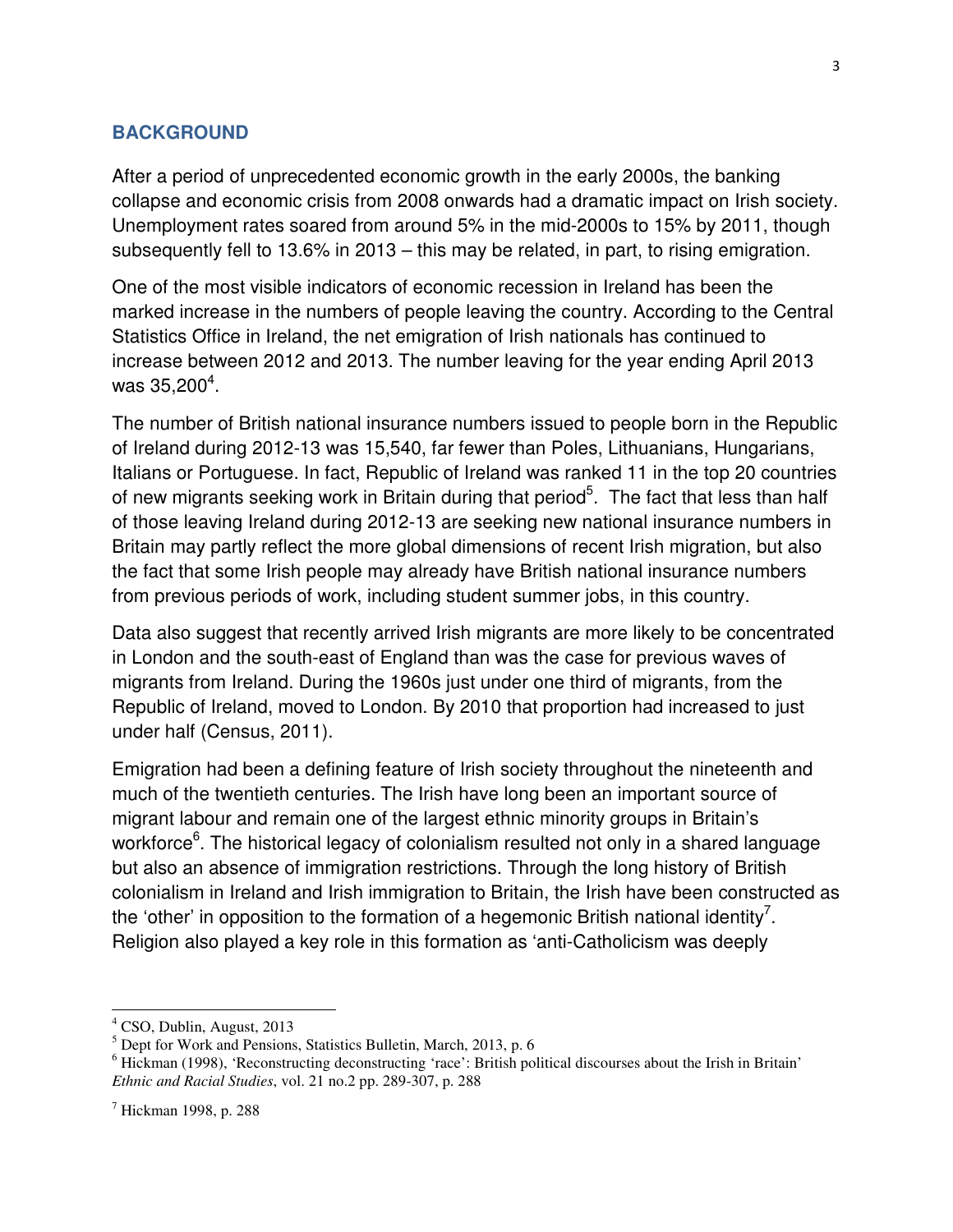embedded in British nationalism<sup>3</sup>. The 'othering' of the Irish drew upon class and gender based stereotypes of 'Mick' and 'Paddy', hard drinking, quick-tempered navvies<sup>9</sup>. However, the prevalence of such male, working-class stereotypes, simplify the diversity and complexity of Irish migration to Britain<sup>10</sup>. It is interesting to examine if and how recently arrived Irish migrants encounter these negative stereotypes in British society. This point will be discussed in more detail in our full report.

There have recently been a number of significant studies on changing trends of Irish migration. The Generation Emigration website, launched by the Irish Times in 2011, has proved an important and innovative resource for capturing the diverse experiences of recent Irish migrants across the world. The website also undertook a survey of migrants in 2012 which clearly demonstrated the global spread of Irish migrants<sup>11</sup>. The London Irish Centre commissioned a study of new migrants in  $2012^{12}$ , while the National Youth Council of Ireland also undertook a survey and interviews with migrants in London and Toronto in  $2013^{13}$ . In autumn 2013, University College Cork launched its report 'Irish Emigration in an age of austerity' by Glynn et al which combined an extensive survey of Irish households with interview data from recent migrants. Thus, there is clearly considerable interest in the trends, numbers, composition, experiences and trajectories of migrants from Ireland.

This new study on Irish teachers in Britain is the first to focus on one specific professional group.

### **AIMS OF STUDY**

Focusing on Irish teachers, who arrived in Britain since the economic recession, this mixed method research project aimed to:

- 1. explore their motivations for migration
- 2. examine their training and employment pathways

 $\overline{a}$ 

<sup>8</sup> Walter, B. (2001) *Outsiders Inside: whiteness, place and Irish women,* London: Routledge, 2001 p. 87; also see Ryan, L. 2007 'Who do you think you are?: Irish nurses encountering ethnicity and constructing identity in Britain' *Ethnic and Racial Studies*, 30 (3), pp.416-438.

<sup>&</sup>lt;sup>9</sup> Walter, Outsiders Inside

 $10$  Ryan, L. 'Who do you think you are?: Irish nurses encountering ethnicity and constructing identity in Britain' *Ethnic and Racial Studies*, 30 (3), pp.416-438. 2007 and Ryan, 'I had a sister in England': family-led migration, social networks and nurses' *Journal of Ethnic and migration studies* 34 (3), pp.453-470, 2008.

<sup>&</sup>lt;sup>11</sup> for a discussion see Gray, B. (2013) 'Generation Emigration: the politics of transnational social reproduction in 21<sup>st</sup> century Ireland' Irish Studies Review, 21 (1): 20-36

 $12$  Moore, Waters, Tilki and Clarke (2012) Fresh Perspectives: a needs analysis of the Irish community in Britain. <sup>13</sup> see McAleer, A. (2013) Time to Go: a qualitative research study exploring the experience and impact of emigration on Ireland's youth (Dublin).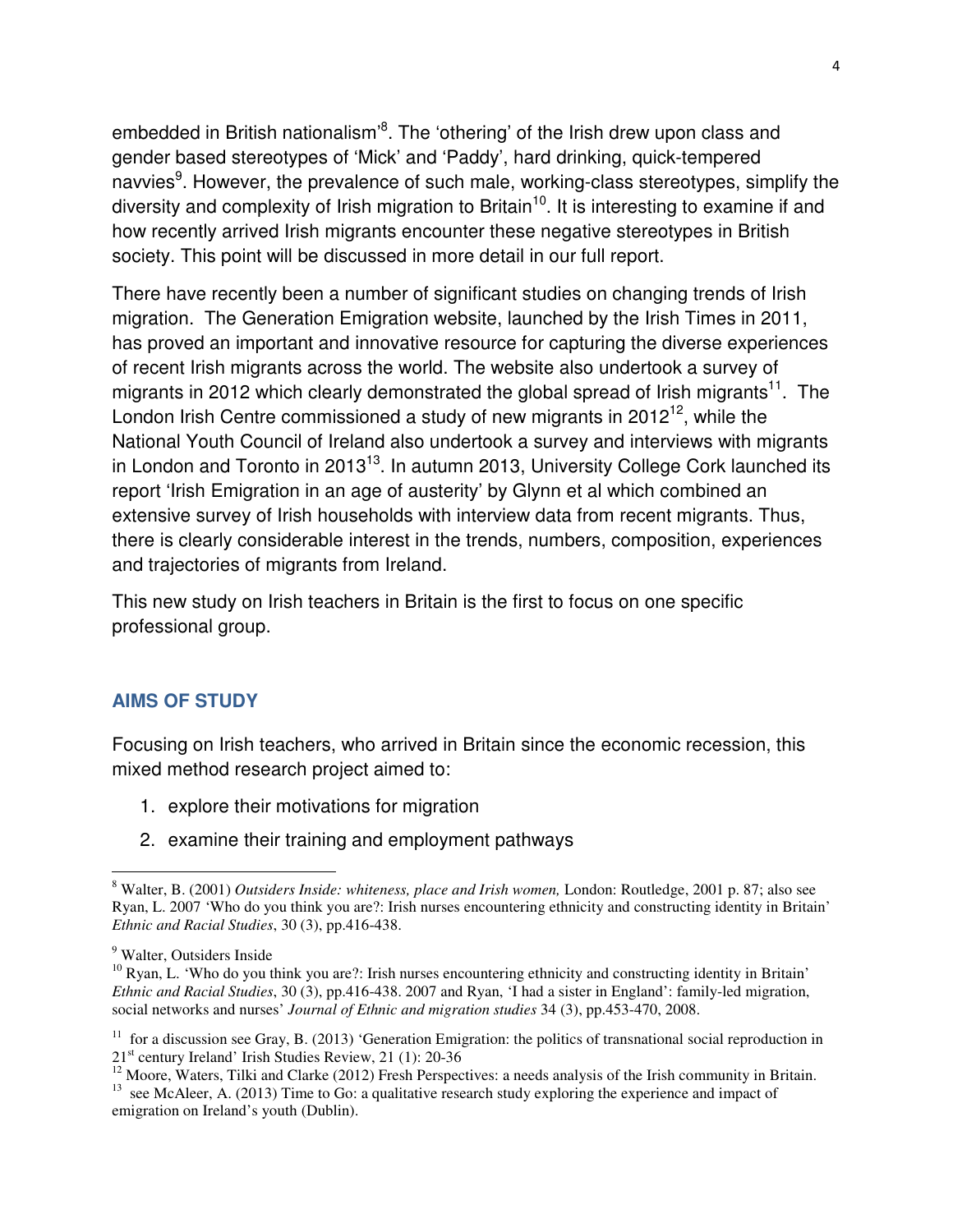- 3. analyse their expectations and experiences in Britain as teachers and as migrants more generally
- 4. understand their connections to Ireland, involvement in Irish networks and/ or Irish organisations in Britain
- 5. assess their migration trajectories, career aspiration, future plans for settlement, migration to another country or return to Ireland

## **RESEARCH METHODS**

This project used a range of methods including both quantitative and qualitative. We began with a secondary analysis of official data sources to provide a broad picture of the extent and location of recent Irish migration.

We then collected new data through an on-line survey using the Survey Monkey software. This survey (Appendix 1 of full report) was advertised through social media, on the Generation Emigration website at the Irish Times, on the Émigré website at University College Cork, through various universities and colleges, teacher networks, and community organisations. We received a total of 98 fully completed responses<sup>14</sup> from across Britain giving us quantitative data on training, employment, migration trajectories and future plans.

Twenty in-depth interviews were carried out either face to face, with those based in London, or in the case of 5 based in other parts of Britain, over the telephone. This gives us rich qualitative data on key issues such as Irish identity, community formation, social networks, involvement in Irish organisations, experiences of anti-Irish sentiment, and connections with home. In addition, we also facilitated a focus group, with 4 additional participants at a school in south-west London. This allowed us to gather dynamic, interactive data on constructions and expressions of Irishness in London by these young migrants.

Although the profile of our participants, as young and highly educated, fits the overall demographic profile of recent Irish migrants<sup>15</sup>, we make no claims as to the representativeness of our sample. While respondents to the on-line survey were quite randomly located and self-selecting, the participants for the qualitative element of the project were selected through a range of sampling techniques including snow balling from personal contacts in particular schools across London. Nonetheless, we did undertake some purposive sampling to try to increase the number of male teachers

l

<sup>&</sup>lt;sup>14</sup> In excess of 100 questionnaires were completed but several respondents did not answer all questions or were excluded from the analysis because they had arrived in Britain at a much earlier period in time.

 $15$  see Glynn et al, 2013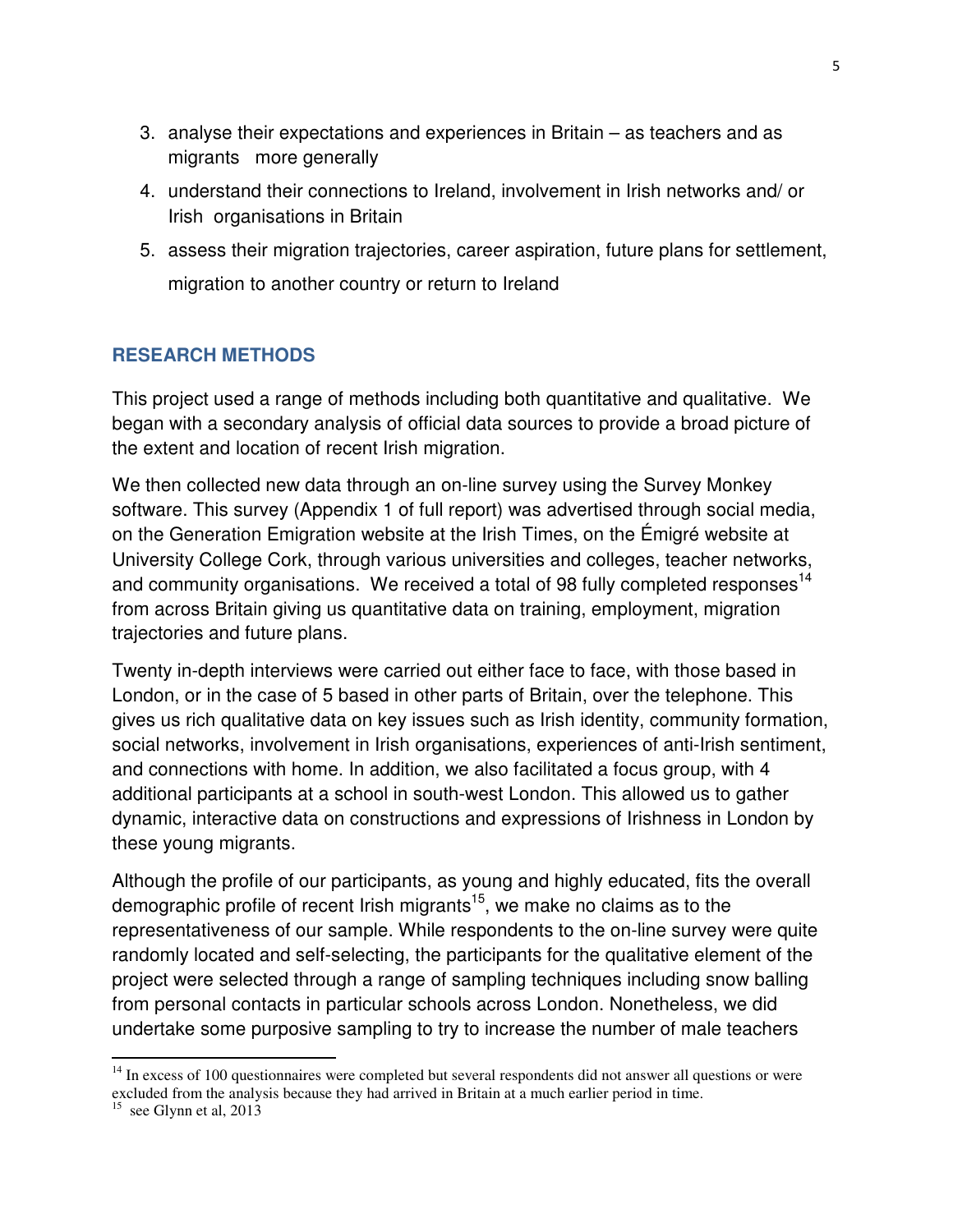among the interviewees and also to get a spread of teachers from both primary and secondary schools. However, in order to boost the number of participants from outside London respondents to the questionnaire were asked to indicate if they were willing to be contacted for telephone interview. From those who replied positively we selected 5 based on their geographical location, so as to include a range of experiences from across the country. Because some of those interviewed, including a few in the London sample, had also completed the questionnaire, we had a total of 114 participants in the study as a whole.

## **Key findings**:

 $\overline{a}$ 

- 1. Most of the participants had come to Britain as graduates and completed their teacher training here. While we cannot generalise from this relatively small sample (114 participants), nonetheless, this data points to the significance of higher education as a factor in motivating some migration. Irish students have been under-researched in Britain.
- 2. The data point to the need for good advice and information, especially for younger students choosing to study at British universities.
- 3. Most had regarded their migration as temporary, usually just for a year or two, but in many cases this was slowly being extended.
- 4. The majority of participants had secured permanent teaching jobs relatively quickly and easily.
- 5. This contrasted with the situation in Ireland where many had failed to secure any work beyond short term contracts, such as maternity cover or 'subbing'. Those participants who had tried to secure employment in Ireland were very critical of the role that 'pull' plays in some Irish schools.
- 6. While economic reasons informed most migration decision making, this was not the only reason that people had left Ireland. Other factors included: wanting to travel, gain new experiences, pursue further training or to join a partner.
- 7. The participants in this study sharply contrasted teaching in Ireland and Britain: the curriculum, the school hierarchy and structure, the diversity of pupils, the pressures associated with Ofsted inspections and league tables, the longer school day and shorter holidays.
- 8. While the majority had travelled to Britain alone, most had pre-existing networks and these not only encouraged but often facilitated the move by providing information, advice and in some cases accommodation. Thus, the role of networks remains important even for highly qualified migrants<sup>16</sup>.

<sup>&</sup>lt;sup>16</sup> A point also noted elsewhere by Ryan and Mulholland (2013) French Connections: the networking strategies of highly skilled migrants French in London' Global Networks. DOI: 10.1111/glob.12038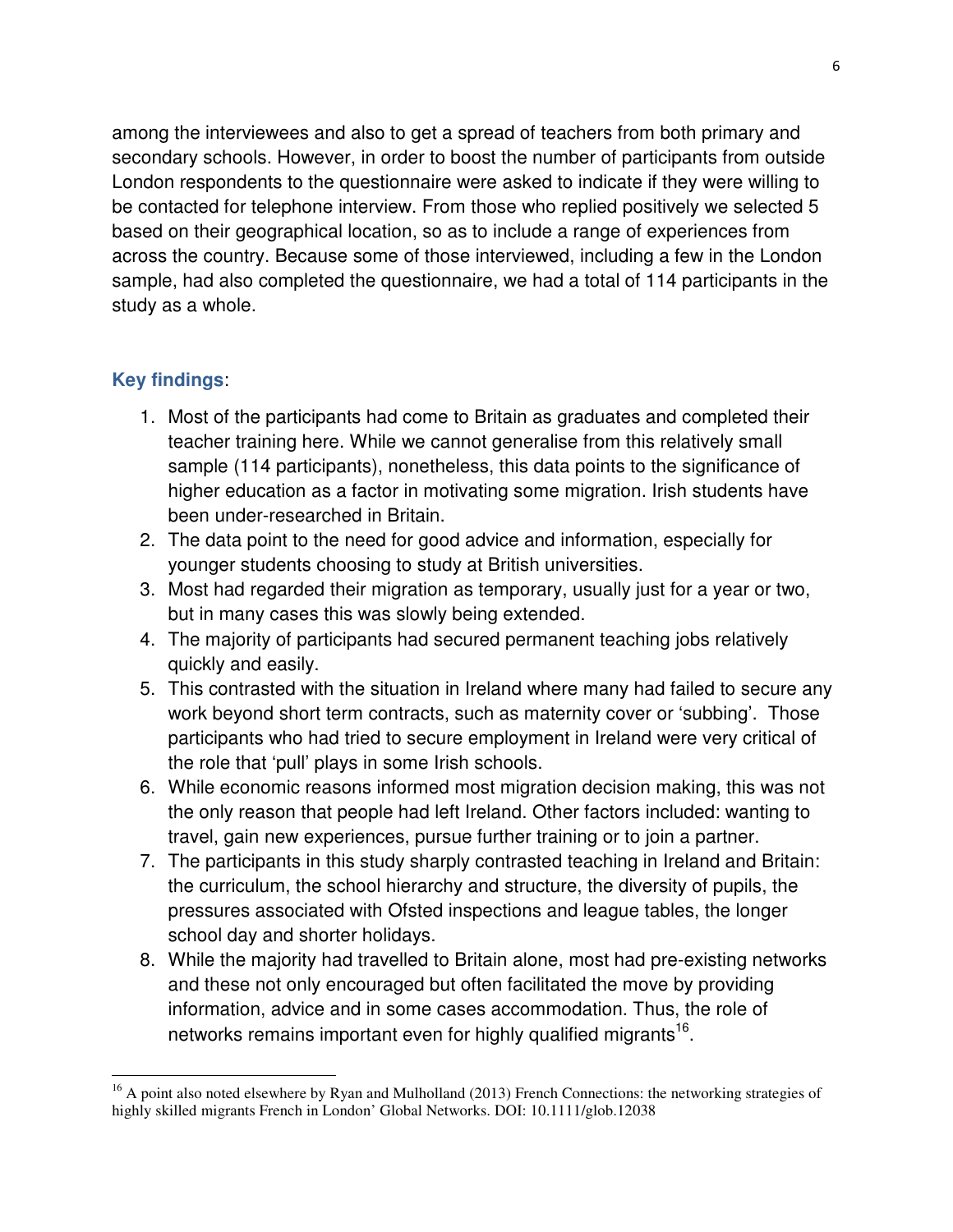- 9. The participants in this study were geographically dispersed around Britain. While London is the main destination, we should not ignore the fact that young Irish migrants are also moving to other parts of the country.
- 10. Few used Irish organisations as sources of information or support. Nonetheless, several were actively involved in Irish associations most notably the GAA – this applied to both male and female participants.
- 11. Although most said they did not need to access practical support through Irish organisations, several noted that Irish social groups could serve an important need, especially for newly arrived people, those located in places outside London where it was harder to make friends, and young students who may feel quite lonely.
- 12. Recently arrived migrants define their mobility in terms of 'choice', freedom and transience, in contrast to previous waves of migrants whom they associate with 'forced' migration from Ireland and permanent settlement in Britain.
- 13. Many commented that as the 'Celtic Tiger' generation they never anticipated having to leave Ireland in search of work - several felt angry about the state of the Irish economy.
- 14. The vast majority of participants said they felt no discrimination as Irish people in Britain and that Irish teachers were widely regarded as hard working professionals. However, several, particularly those outside London, commented on the persistence or even resurgence of anti-Irish stereotypes.
- 15. Almost all participants used new communication technologies to maintain regular contact with family and friends, not just in Ireland but scattered throughout the world.
- 16. These teachers visited Ireland very often, partly because of their opportunities for frequent holidays; several remarked that proximity to home was a distinct advantage of Britain over other more far flung destinations.
- 17. While most people intended to return to live in Ireland eventually, they were generally uncertain about when that might be. A significant number hoped to return home within 5 years, but many anticipated a prolonged stay in Britain, while others planned to move on elsewhere. The global reach of these migrants is noteworthy with a significant proportion having lived or intending to live in a country other than Ireland or Britain.
- 18. Although most found it impossible to imagine settling down and having children in Britain, a number of those who had been here for several years had begun to consider this possibility.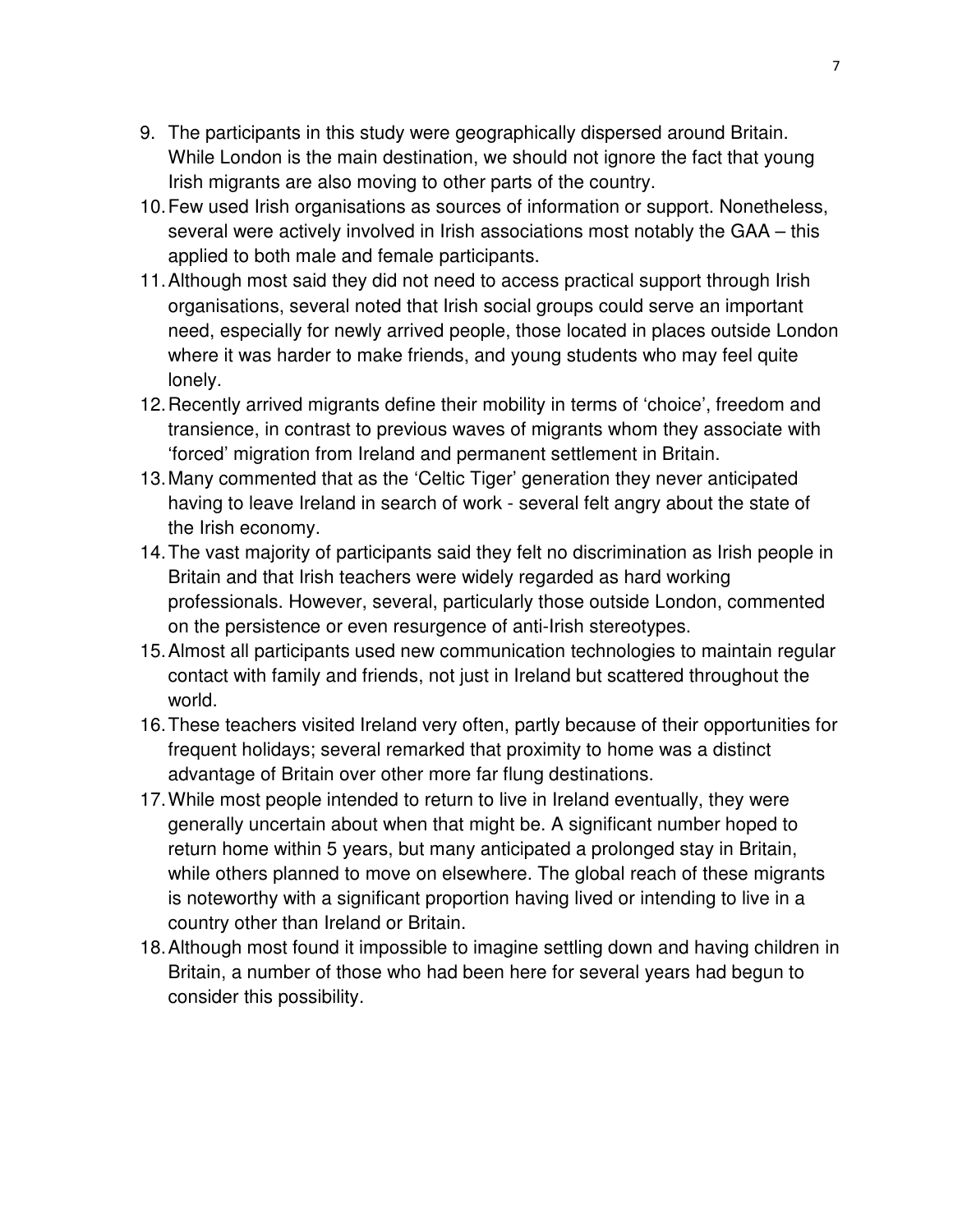#### **RECOMMENDATIONS**

The arrival of significant numbers of young professional migrants poses many opportunities but also some challenges for Irish organisations and other services providers in Britain. The recommendations below are categorised into practical support and policy development and are directed at:

- Second and Third Level Education providers in Ireland and the Irish National Teachers' Organisation
- Universities, training and educational providers in Britain
- Teacher Recruitment agencies, Trade Unions, Employers and professional support organisations in Britain
- Irish Organisations in Britain
- Other organisations working with and on behalf of BME communities
- The Irish Government and the Irish Department of Foreign Affairs

#### Practical Support:

- 1. **Better information provision while still in Ireland** Young Irish students applying for university courses in Britain need higher quality information and advice about the full extent and variety of training options, qualifications and choices available to them so that they can make appropriate choices about the most suitable course of study and qualification for their needs.
- 2. **Specific supports in place on arrival and throughout course of study**  Young, English-speaking students arriving from Ireland may still face isolation and require specific support on taking up training places in Britain. There is an opportunity for Universities and providers here to create ways of working with existing Irish organisations in Britain to best support the needs of these young migrants.
- 3. **Partnership working in the Irish Sector** It is clear that many young Irish professionals want an opportunity to meet and socialise with other Irish people but they may be unaware of the many different Irish organisations in Britain or do not believe such organisations can provide what they require. Irish organisations in Britain need to be better at developing ways of fully engaging with newly arrived migrants, but require support to do this. There is an opportunity for the Emigrant Support Programme to strategically develop a proactive approach to creating social and support partnerships across organisations, which collectively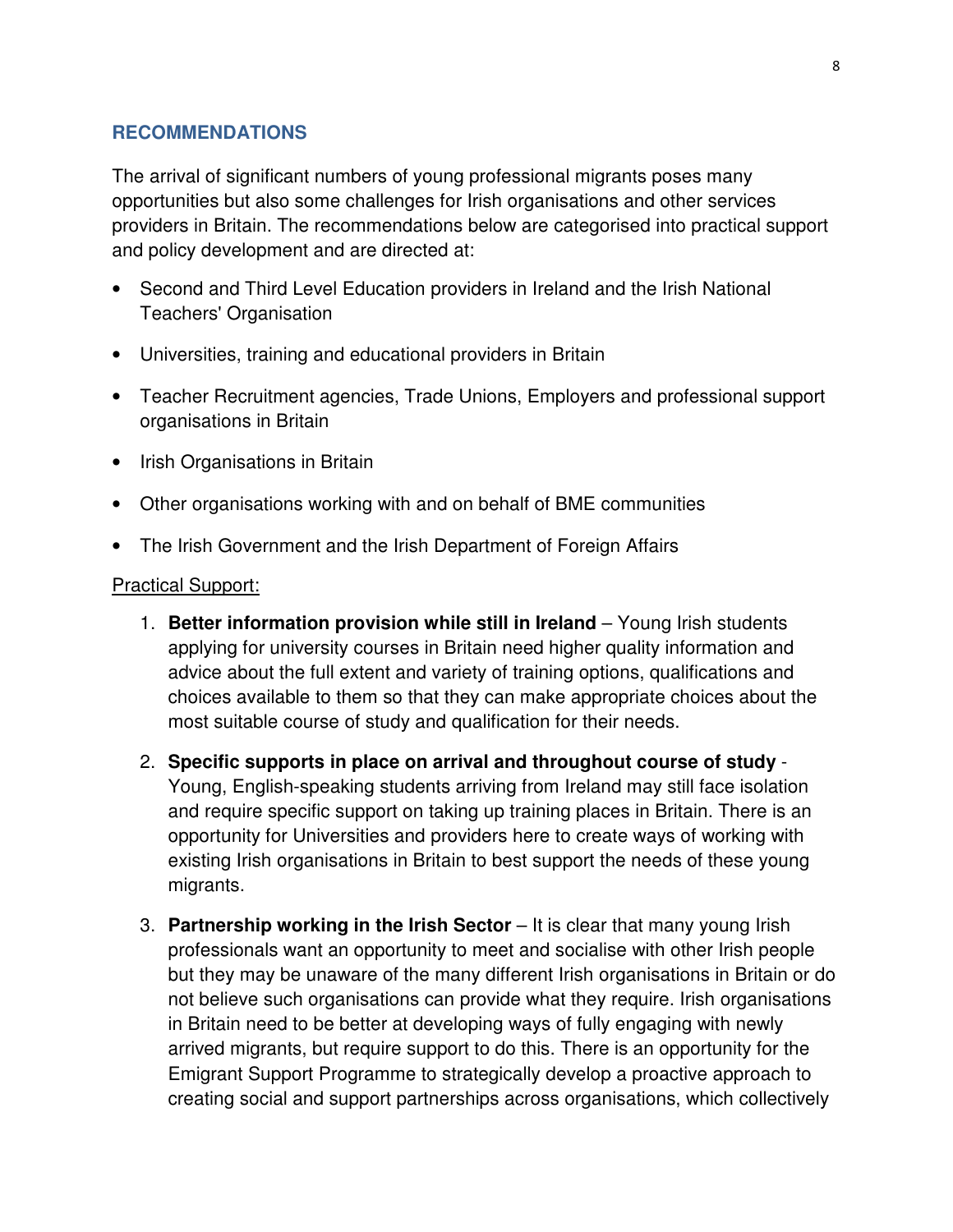meet the needs of young immigrants as well as those of the older Irish community.

- 4. **Gaelic Athletic Association (GAA) Support Position** Some Irish organisations have proved very successful in attracting newly arrived Irish migrants, the GAA stands out as a primary example. There is now an opportunity for the organisation to take the lead on facilitating young Irish migrants to obtain information about the wider range of services and support available to them in Britain. There is a real opportunity for the GAA to work with leading Irish organisations to develop and pilot a support officer post of this nature in Britain, which could then be rolled out to other locations such as Canada and Australia.
- 5. **Creation of an Irish Teachers Network** There is an opportunity for the development of an Irish teachers' network in line with similar networks set up by Irish professionals in Britain, such as the London Irish Business Society (LIBS). Such a network could provide peer support, signposting, career advice as well as social opportunities.
- 6. **Cross sector partnerships** Teacher recruitment agencies and school employers play a huge role in creating a smoother transition for newly arrived Irish teachers to Britain. There is a clear opportunity for more partnership working across the sectors to ensure that new arrivals are made aware of the wide range of support services which may be available to them, from, for example, Irish organisations throughout Britain.

### Policy Development:

- 7. **Tackling negative stereotyping in professional settings**  While most participants had not experienced outright discrimination, there is an underlying 'casual racism' which continues to feature in day to day interaction for Irish people in Britain, even in professional settings. There is a need for dialogue about the impact and implications of persistent negative stereotyping, for example, anti-Irish 'jokes' and banter, and a recognition by employers and trade unions in Britain that this may negatively impact on experiences in the work place and should be addressed.
- 8. Leadership from the Irish political system The anger and frustration felt by many Irish migrants is well documented by a range of research and other initiatives and there needs to be clear recognition of this by Irish political leaders. While working overseas may be seen as (and often is) a positive experience for young Irish people, this should not be regarded by politicians as an alternative to providing job opportunities at home, nor should it be a way of overlooking the